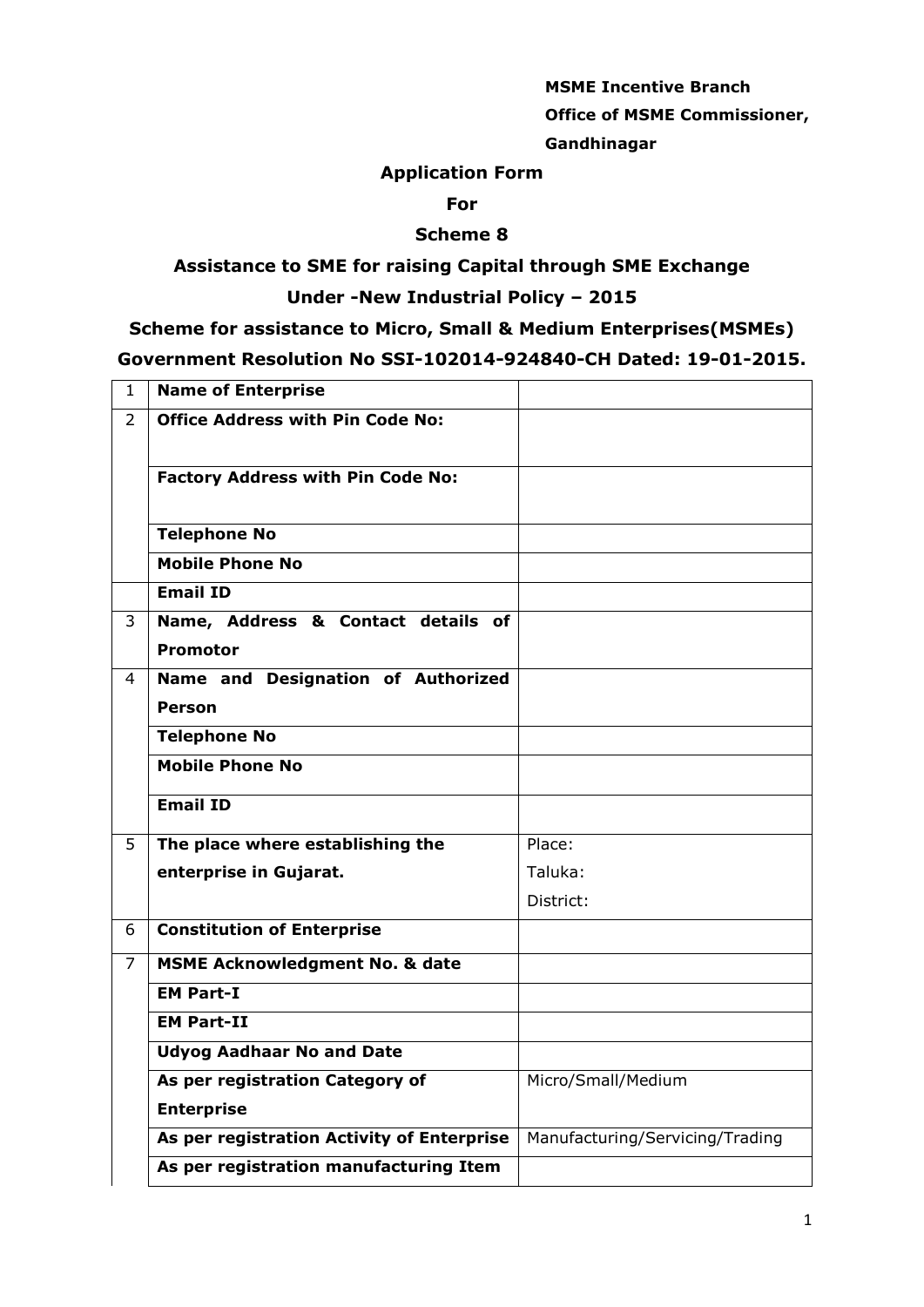| 8  | <b>Details of registration with SEBI</b>          |  |
|----|---------------------------------------------------|--|
| 9  | Details of other registrations/Licenses/          |  |
|    | approval/Permission                               |  |
| 10 | <b>Item of Production</b>                         |  |
| 11 | <b>Name &amp; Address of Registrar of Capital</b> |  |
|    | <b>Issue of an Enterprise</b>                     |  |
|    |                                                   |  |
|    |                                                   |  |
| 12 | <b>Name &amp; Address of Banker of Capital</b>    |  |
|    | <b>Issue of an Enterprise</b>                     |  |
|    |                                                   |  |
| 13 | <b>Cost of Project</b>                            |  |
| 14 | <b>Details of Means of Finance</b>                |  |
|    |                                                   |  |
| 15 | <b>Date of Capital Issue published</b>            |  |
| 16 | <b>Listing Date of Capital Issue</b>              |  |
| 17 | <b>Total Amount of Equity Capital for</b>         |  |
|    | which                                             |  |
|    | <b>Capital Issue arranged</b>                     |  |
| 18 | Amount of Equity Capital raised out of            |  |
|    | that.                                             |  |
| 19 | Is the equity generated by Capital Issue          |  |
|    | used for the enterprise located in                |  |
|    | <b>Gujarat? If it is different from above</b>     |  |
|    | item no 4, State the location & address           |  |
|    | of that enterprise.                               |  |
|    | Projection of implementation of project           |  |
|    | /Commissioning Projections:                       |  |
| 20 | <b>Head wise details of Expenditure</b>           |  |
|    | incurred                                          |  |
|    | for raising of fund through SME                   |  |
|    | <b>Exchange</b>                                   |  |
|    | <b>Paid Expenditure</b>                           |  |
|    | <b>Unpaid Expenditure</b>                         |  |
| 21 | Has the project started its commercial            |  |
|    | <b>Production? YES / No</b>                       |  |
| 22 | <b>Expected date of commencement of</b>           |  |
|    | Production.                                       |  |